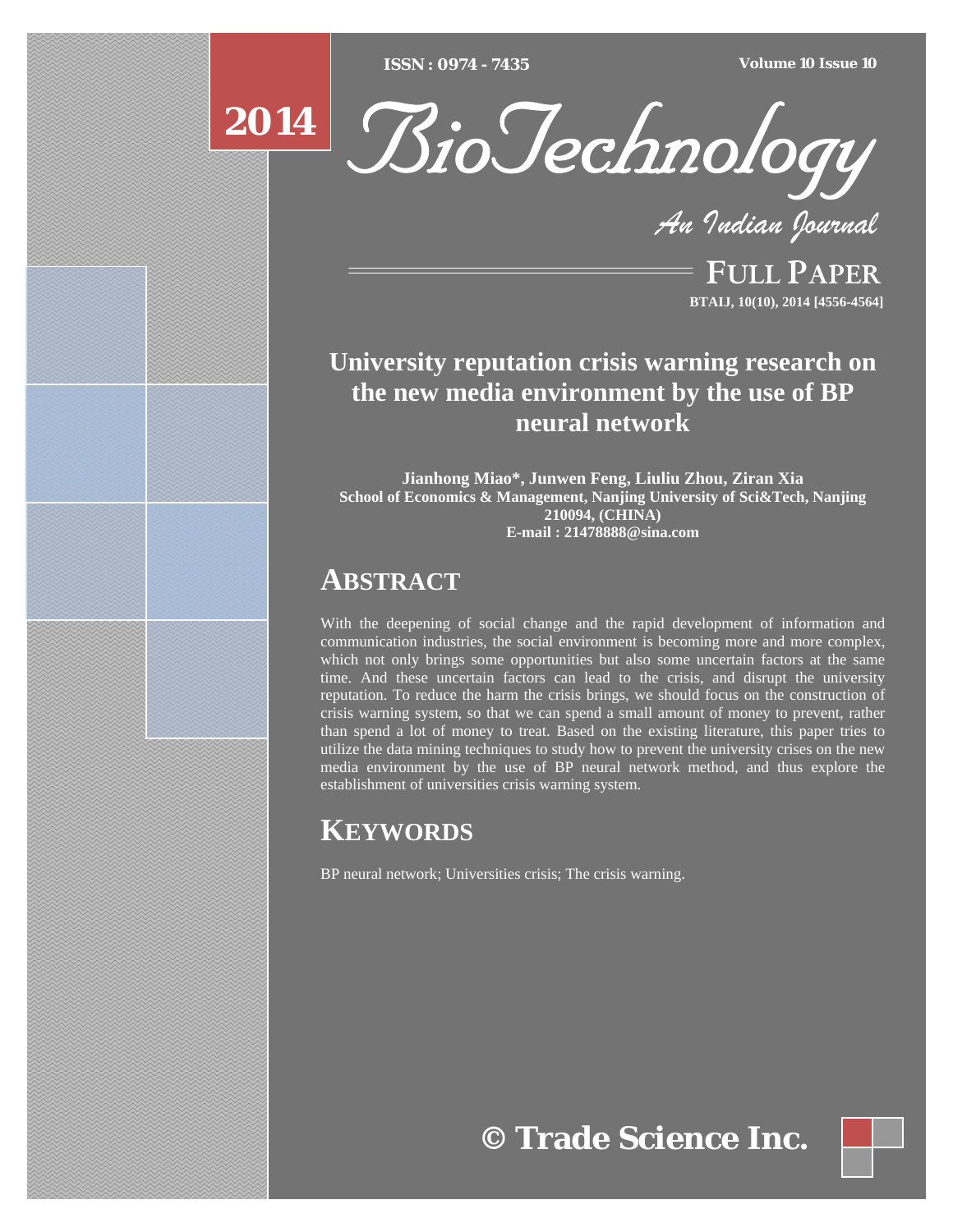#### **INTRODUCTION**

 With the further reformation of society and rapid development of information communications industries, micro-blog and other new medias popularize in crowd by virtue of immediacy, interactivity and broad influence. Social scientists generally convince that the social environment is increasingly complex with full of potential crises. At present, China is in a critical period of social transformation and upgrading, and the rapid development of society and the changes make colleges and universities' external environment has become increasingly complex. Besides, the transformation and upgrading of education and social reform organic add more uncertainty to the construction development and daily management of domestic universities. Colleges and universities are a gathering place for young students, and they are group of sensitive, passionate, impulsive paying full attention to the society and the pursuit of ideals. They are the main force network groups, and the promoter of new media age. According to " The 32nd China Internet Network Development Statistics Report" released be China Internet Network Information Center (CNNIC), by the end of June 2013, the scale of China's Internet users reached to 591 million, of which student groups are the largest occupational group users with the total ratio of 26.8%**[1]**. The special nature of the university student body determines that the university campus is prone places all kinds of crisis**[2]**. Many social problems such as unemployment, social contact, poverty and other phenomena are reflected to student groups, making some students' psychological pressure too much stress to resolve, and ultimately lead to a crisis.

 The appearance of Chinese universities crises is inevitable for the rapid development of Chinese society, the economy and higher education itself. We recognize that colleges and universities not only pay attention to students' daily lives and learning management, but also guard against all kinds of crises and formulate effective solutions. Based on this, prevent and respond to crises have become important issues for colleges and universities administrators. This paper adopts the BP neural network method to explore the establishment of universities crisis early warning system, so as to provide timely warning information, and achieve ahead feedback information, then colleges and universities are able to promptly arrange to face the crisis, and lay risk prevention foundation in the first place.

#### **LITERATURE REREVIEW**

### **Literature review of reputation crisis warning**

 According to current status of research, the research on reputation or credibility crisis is unfolding around the crisis of corporate, that is profit organization, or on universities preventive crisis management system. However, there are few of documents of this two. At present, almost no attention has been paid to the reputation of crisis management of universities and other nonprofit organizations in the field of reputation crisis warning, and the literature of this field is blank.

 The first time of the study of public crisis early warning can be traced back to the World War II, in which the effectiveness of the military early warning theory still has considerable reference value in today. Countries then launched a number of extensive, in-depth researches on social phenomena to meet social problems that may arise during the war. After World War II, Western academic study of the crisis management has been deepened, and research tentacles gradually spread to the crisis early warning.

 Li Ming, Zhou Xuming, Ye Zhenbin**[3]** discussed the basic concepts from the crisis, stability and early warning, they pointed that the predictive of sudden crises can be divided into four types, and proposed the quantitative prediction model using fuzzy mathematical methods, eliminating subjective and arbitrary, so as to make an accurate and reasonable crisis judgment**[3]**.

 Zhang Jing**[4]** took crisis management theory as the theoretical tools, established prevention system and part of a working model of prevention aiming at the existing problems in university crisis prevention and with the use of cases for empirical analysis, ultimately arrived at The prevention system of crisis management of sound module**[4]**.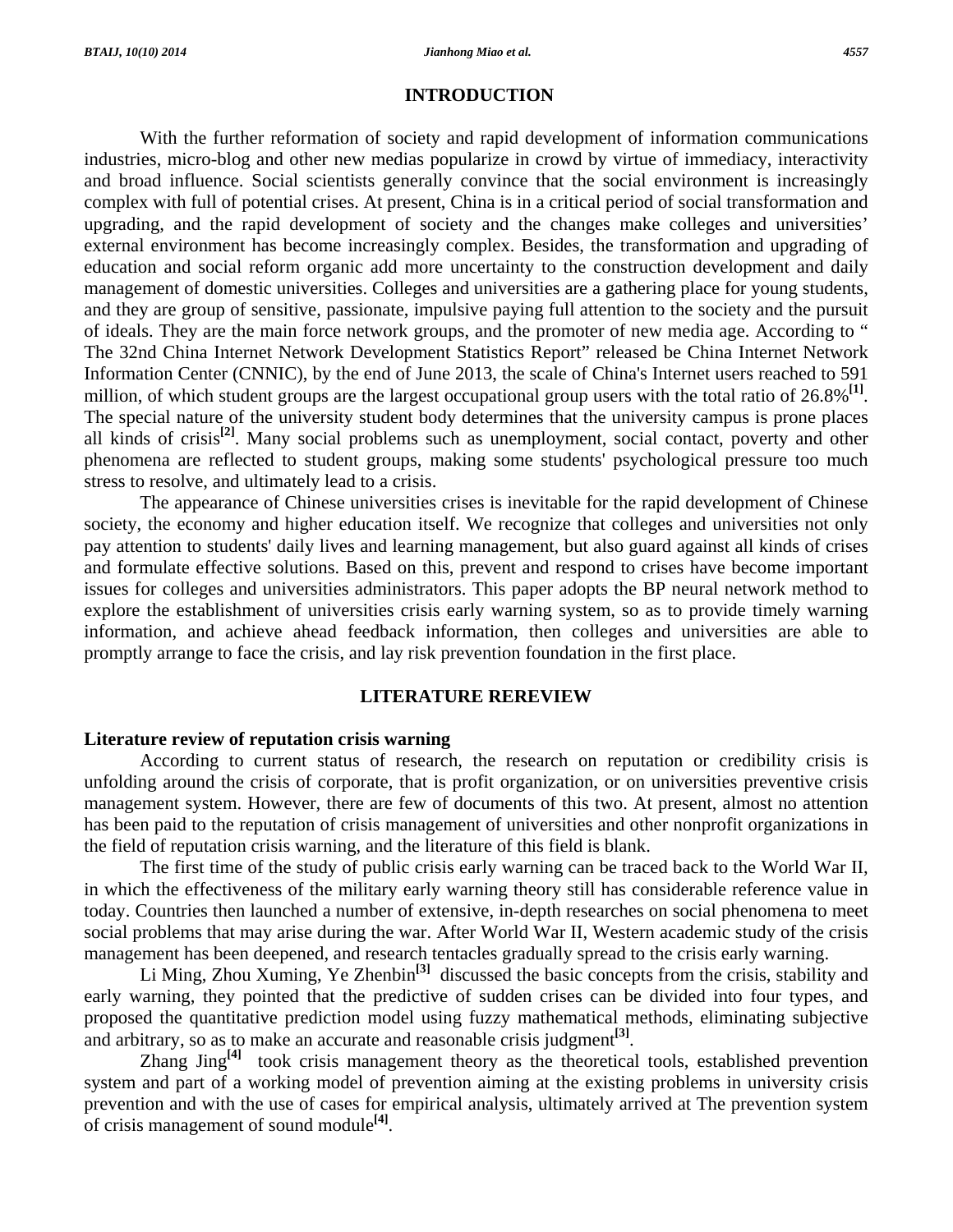Wang Zhuokai<sup>[5]</sup> proposed from his own experience that building a crisis early warning system is a key ring in crisis management colleges. He also make full use of data mining, mobile Internet and other technical means to obtain information, and deepen the university crisis management early warning system, through real-time, dynamic warning, to minimize the likelihood of crises<sup>[5]</sup>.

 It is undeniable that college crisis management researches, especially how to accurately and efficiently perform early warning universities before the crisis are a very important link. For any organization, crises are inevitable. When the bigger size of the organization, the more complex the structure of organization, and the more potential crisis. How to avoid a crisis? The most important thing is to establish a sense of crisis, and prepare in advance. Of course, preparation does not means putting an end to the crisis, but when danger strikes, it can turn the danger considered by others into their own development and growth opportunities. Since the crisis is inevitable, what we need to do is prepare, prepare, then prepare, and try our best to predict a crisis, and do well in advance in prevention measures, then beat it before the crisis. Besides, we can get positive public support.

### **Classification of university's reputation crisis**

 Although the university's reputation crisis varies because of its formation reasons, it can still be classified according to certain criteria. In the university's reputation crisis classification, the paper refers to Gao Pingping**[6]**, who compiled the university emergency management and case analysis. According to the book on the classification of universities crisis, it can be divided into six categories in order to have targeted response and crisis management for colleges and universities.

 First is natural disasters crisis, which is natural disasters taking place in the university resident, and then threaten universities. While university population is density, once the location of colleges and universities occur natural disasters, it is inevitable a serious impact on student life and university teaching order, which launch a test of the effectiveness of the emergency management system in colleges and universities.

 Second is accidents, disasters crisis, a crisis event in the college occurring all kinds of accidents and disasters, mainly including fires, traffic accidents, public facilities and equipment accident, public services fault accidents and safety incidents around the campus. On April 30, 2013, in an abandoned laboratory of Nanjing University XX, there was a sudden explosion, causing houses collapse, and affecting nearby residential area. This incident caused one death and three people injured. The incident was not only caused serious casualties and property losses, but the school 's reputation also adversely affected.

 Third is public health crisis. it is the sudden onset of the major infectious diseases cause or may cause serious damage to university teachers and health, mass unexplained diseases, food poisoning and other serious incidents affecting the health of students and teachers. According to Health Ministry statistics, in 2012 China reported a total of 35 students of food poisoning events and 2754 persons were poisoned, four people dead. The number of students food poisoning report, the number of persons being poisoned and deaths accounting for the annual total are 20.1%, 41.2% and 2.7 %m respectively<sup>[7]</sup>.

 Fourth is university security crisis, which is emergencies that the safety of teachers and students is infringed and the normal order of the school is destroyed, including two types: campus crime, campus terrorist attacks. In recent years, the Dutch act events and hurt others cases have occurred from time to time in colleges and universities. And the students feeling out of control and feelings of hunger become the dominant factor in crime in such event. The case of Ma Jiajue of Yunnan University in 2004 and the case of Yao Jiaxin in 2010 and other cases have a serious adverse impact on the reputation of colleges and universities.

 Fifth is university population crisis, which is the student collective illegal rallies, petitions, marches, demonstrations, collective strike meal, strikes, petitions, rioted and other events. Such type of crisis an be divided into two kinds: political and interests events. Due to internal university student groups concerning about social issues, they are passionate and impulse. And in the event of a group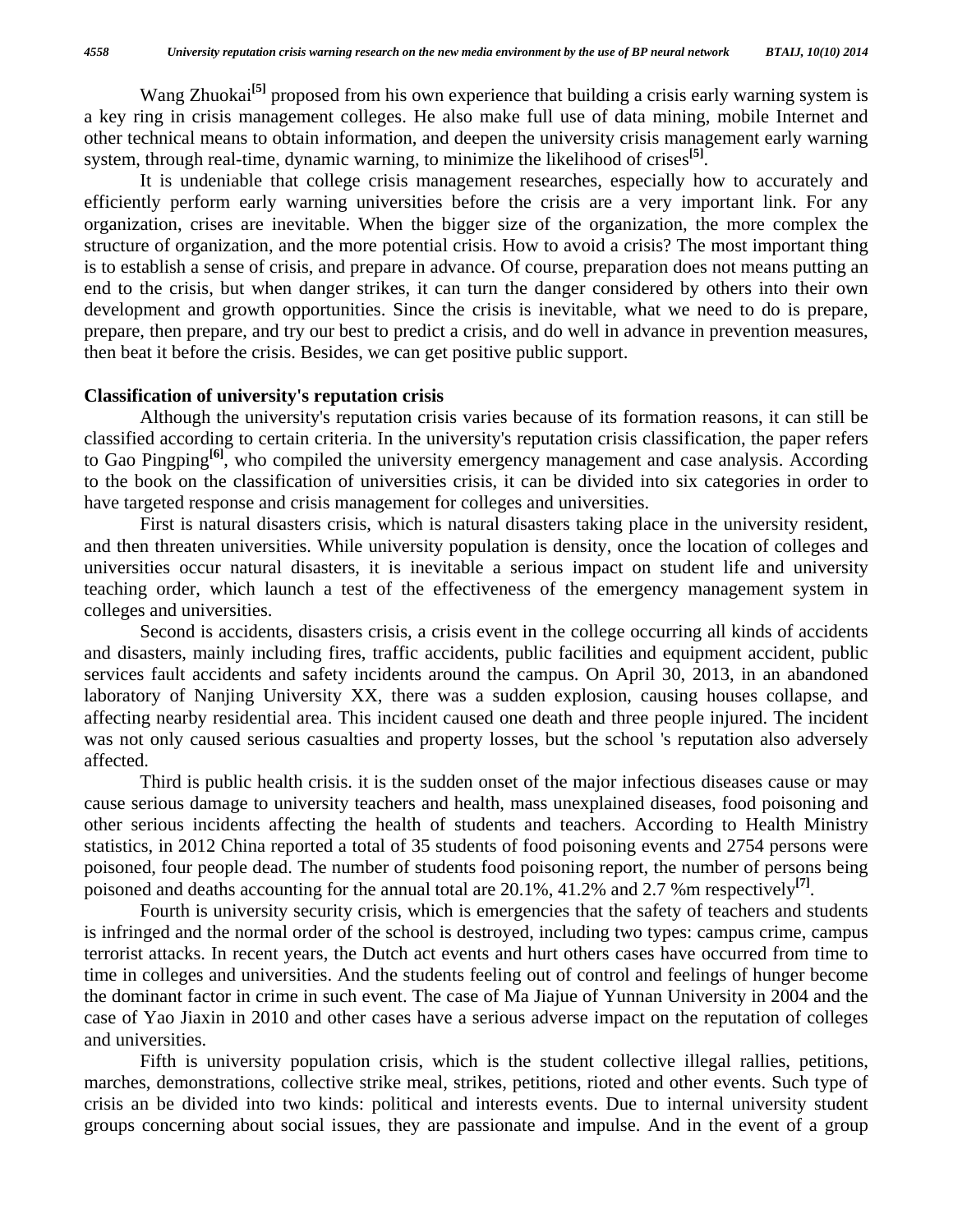classes crisis of directivity consistent, strong linkage capabilities can easily lead to worsen and induce crisis.

 Sixth is university management crisis, mainly referring to the daily management of crisis events in the university, such as student fighting events, faculty credibility crisis events.

 Classifications of university crisis are not over unrelated, and intersect and influence each other, and certain types of crisis and other crises may occur simultaneously, and also may lead to secondary events or alternative derivative event**[8]**. This article will follow the above categories, calculates the incidence of various types of university crisis, and adopts BP neural network technology to predict college crisis management.

#### **BP NEURAL NETWORK METHOD**

 BP (Back Propagation) neural network is a commonly used artificial neural networks, and its learning rule is to use the steepest descent method, through the back-propagation network to continuously adjust the weights and thresholds, so that network can be the minimum square error<sup>[9]</sup>. Shown in Figure 1, BP neural network consists of input layer, hidden layer and output layer. Hidden layer can contain multiple layers, and adding additional layer increases the complexity of network computing.



**Figure 1 : BP neural network structure** 

 BP neural network information transform from the input layer to the output layer, which is a feedforward neural network, and the transfer function is a nonlinear function. The most commonly used functions are logsig and tansig, and there is also a linear function of the output layer (purelin).

### **BP neural network feasibility analysis**

 The features of BP neural network gives it a certain advantage in crisis early warning applications. University reputation crisis occurs with a certain fuzziness, randomness and uncertainty. It is non-linear relationship between input and output, and artificial neural network is a strong ability to handle non-linear, highly adaptive learning system, and has strong fault tolerance, and it can find the law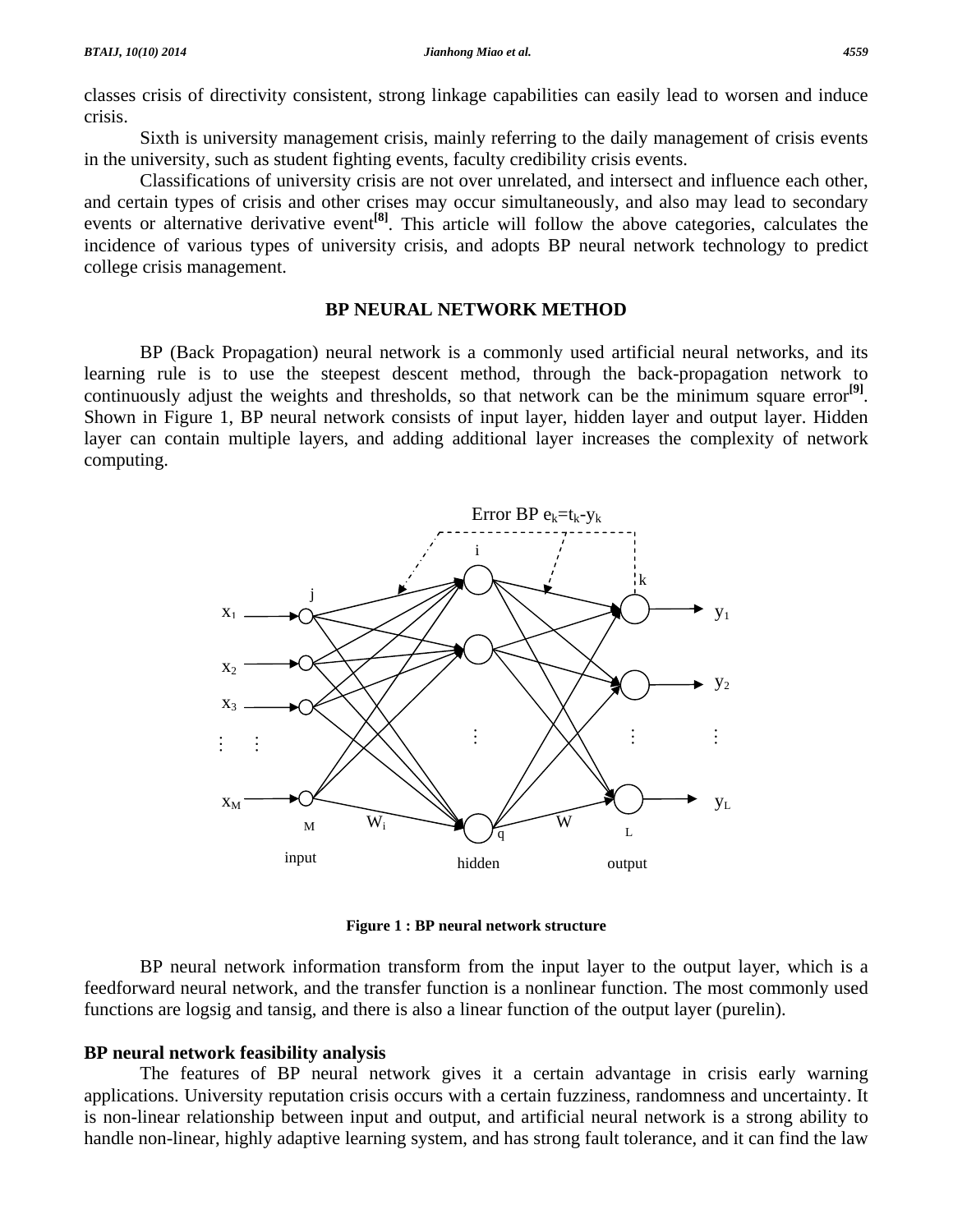through learning from a lot of complex data. Specifically, BP neural network model has the following characteristics**[10]**:

 (1) Information distributed storage: when BP neural network simulates of the human brain stores information, it use changes in synaptic efficacy to adjust the stored content, so that the information in the form of connection weights distributes throughout the network.

 (2) Information parallel processing: parallel processing system makes it possible to do quick judgments, decisions and deal with the many problems, greatly improving the energy and the processing speed of the network.

 (3) fault tolerant : BP neural network height connectivity means that a small number of errors may not result serious consequences, and some neuronal damage does not destroy the whole, so that it can automatically correct errors.

 (4) self-learning, self-organizing, adaptive capacity: BP neural network has initially adaptive and self-organizing capacity. It can extract regularity of knowledge from the input and the output data, recall the network weights with continuous learning to improving their capabilities, and it has the ability of using this group weights in the general situation.

 BP neural network specializes in function approximation, pattern recognition, classification and solving data compression problem. From the mapping relationship between crisis indicators and warning degree, reputation crisis early warning is a function approximation process. If the BP neural network is used in universities reputation crisis warning, it has higher precision and better science and objectivity, then it can provide a good guide for colleges and universities reputation crisis early warning and prevention.

#### **APPLICATION OF REPUTATION CRISIS EARLY WARINING**

 This paper is aiming at colleges and universities reputation crisis early warning. This paper conducted previous visits, interviews and research, and selected the number of crisis occurred in Nanjing University XX between 2003-2012 as the survey data, using Matlab software based on BP neural network algorithm to make early warning analysis of the six crisis' impact on the reputation of universities, which is a new method of exploring the reputation of colleges and universities reputation crisis early warning.

 This paper uses the version of MATLAB2009a, with a neural network toolbox. The toolbox provides a series of multiple neural network initialization, design, training, simulation function, and we programmed through this toolbox.

### **Data description**

 Counts the number of six kinds of crises occurring each year in one college in Nanjing in the years 2003-2012. The situation as shown in the following table:

|                              | 2003     | 2004     | 2005     | 2006          | 2007     | 2008     | 2009     | <b>2010</b> | 2011 | 2012           |
|------------------------------|----------|----------|----------|---------------|----------|----------|----------|-------------|------|----------------|
| natural disasters crisis     | 0        | $\theta$ | $\theta$ | $\theta$      | $\theta$ |          | $\theta$ | $_{0}$      |      | 0              |
| accidents, disasters crisis  |          |          |          |               |          |          |          |             |      |                |
| public health crisis         | $\theta$ | $\theta$ | $\theta$ | $\Omega$      | $\theta$ | $\theta$ | $\theta$ | $\theta$    |      | $\overline{0}$ |
| university security crisis   |          |          | 11       | $\mathcal{D}$ |          | 10       | 8        | 26          | 38   | 33             |
| university population crisis | $^{(1)}$ |          | $\theta$ |               | $\theta$ | $\Omega$ | $\Omega$ |             |      |                |
| university management crisis |          |          |          | 4             | 3        | 4        | 4        |             |      | 8              |

**TABLE 1 : One university in nanjing in nanjing, six types of crises statistics from 2003 to 2012**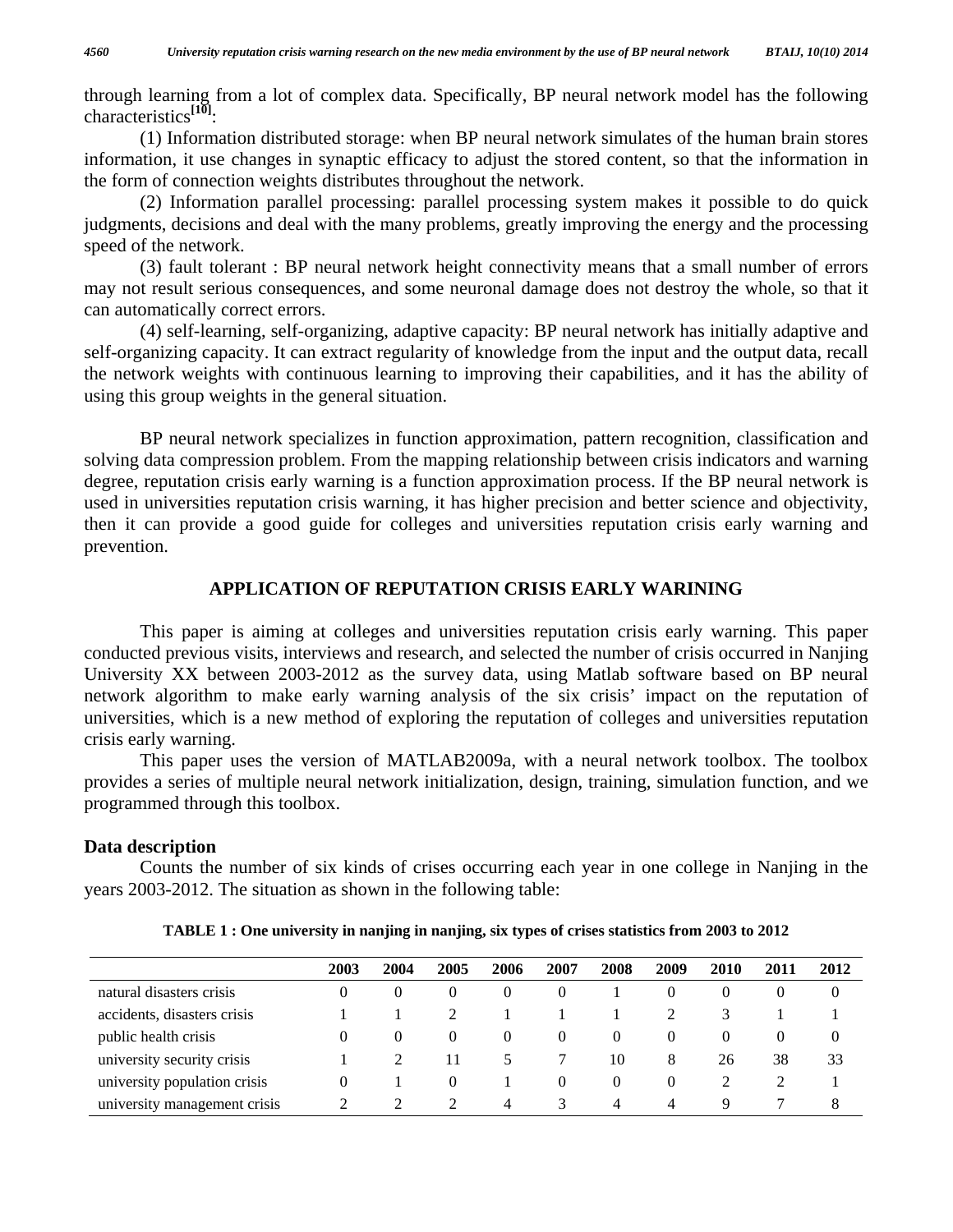university occurring each year in one college in Nanjing in 2003-2012 as a training set. That is to say, the paper takes the number of six crisis affecting the reputation of the university occurring in 2003-2012 as a training input; he number of six crisis affecting the reputation of the university occurring in 2011 as a training output. Simultaneously, it also uses the number of six kinds of crises affecting the reputation of the university occurring in 2004-2012 as a test set. Namely, the paper takes the number of six crisis affecting the reputation of the university occurring in 2004-2012 as a training input; he number of six crisis affecting the reputation of the university occurring in 2012 as a training output. This paper uses the As used the number of six kinds of crises affecting the reputation of the s affecting the reputation<br>
2 as a training set. That i<br>
inversity occurring in 20<br>
e university occurring in 20<br>
e university occurring in 0<br>
of crises affecting the re<br>
training input, he number<br>
ining output.<br>
1<br>
g the

#### **The construction of early warning model**

occurring in one college in Nanjing in 2003-2012 to determine the input variables of the number of occurrences of the crisis in the eight consecutive year, so that the input layer neurons is 8; and output variables is the number of occurrences of the crisis in the first nine years, so the output neuron layer is 1. This paper is based on the number of six kinds of crises affecting the reputation of the university

hidden layers can be increased, but it also makes the network more complex. In general, the more the number of hidden layers, the slower the speed of neural network learning. And by increasing the number of neurons in the hidden layer can also get a lower error, and the training effect is easier to implement than the increase of the number of hidden layers. Thus, in the early warning model in this article, we select one BP neural network with only three hidden layers, and determine the number of hidden layer neurons in accordance with the following formula<sup>[11]</sup>: In the establishment of the BP neural network, in order to reduce the number of errors, the

#### $N = \sqrt{m + n} + \alpha$

constant between 1 to 10. Wherein m is the number of input neurons, n is the number of output layer neuron, and a is a

| The Hidden layer transfer function | tansig                      |
|------------------------------------|-----------------------------|
| The output layer transfer function | Purelin                     |
| Training function                  | Traingdx                    |
| Learn Property                     | Learngdm                    |
| The maximum number of training     | net.trainParam.epochs=20000 |
| The Target error                   | net.trainParam.goal=0.05    |
| Interval Display                   | net.trainParam.show=500     |
| <b>Network Learning Rate</b>       | $net.trainParam.lr=0.05$    |

**TABLE 2: Training parameters of this article** 

**B BP neural n network pre diction of M MATLAB**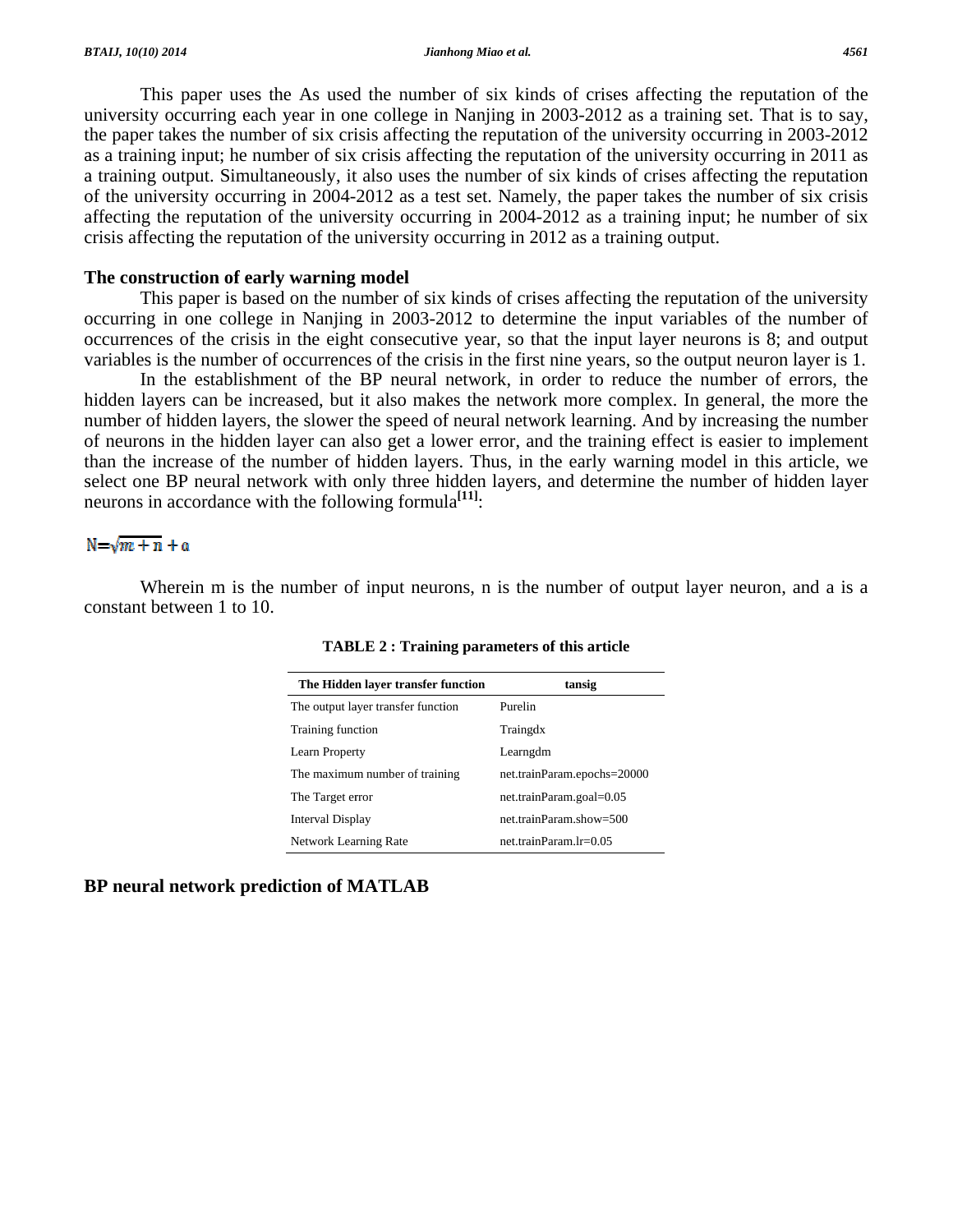

#### **Figure 2 : BP neural network training convergence**

 As shown in Figure 2, when the network learning iterates to 9996 times, the accuracy of their learning reaches to objectives, and BP neural network appears convergence, then the training is success. We save this network and using 2004-2011 data samples for testing, and ultimately get the predicted results

 This paper compares the number of occurrences various types crisis affecting the reputation of colleges and universities in 2012 with the number of actual occurrence. It can be found that the predicted values of natural disasters, accidents, disasters crisis public, health crisis and university population crisis are more consistent with the actual figures. While, the regulation of occurrence of university security crisis and university management crisis is hard to trace with large errors. The experimental results shows that BP neural network has a certain of effectiveness when it is used to predict regularity crisis of natural disasters, accidents, disasters, public health and group events. With respect to sudden human security and management crisis universities prediction, error exists for the following reasons:

 (1) Natural disasters, accidents, disasters and public health events have a certain regularity, and their existence and occurrence is out of man's subjective will, which is the natural evolution of social events and inherent in the development process, so its occurrence can be predicted by the occurrence of the previous years;

 (2) College group class crisis caused mainly by groups of students gathered, and such incidents usually occur with the hot social events closely with a certain regularity, and because such an event initiated by the group, rather than individuals, therefore its development of a certain group behavior law, and can have rules to follow in prediction.

 (3) University security crisis and university management crisis with great personal nature, are mostly caused by human factors, and are highly correlated with the quality of the university students and university administrators. There is uncertainty, so it is difficult to form the law in the forecast.

| <b>Tyoes of crsis</b>       | All kinds of actual occurrence<br>times of crisis in 2012 | The prediction | All kinds of crisis Prediction of<br>occurrence in 2012(rounded off) |
|-----------------------------|-----------------------------------------------------------|----------------|----------------------------------------------------------------------|
| natural disasters crisis    |                                                           | 0.1557         |                                                                      |
| accidents, disasters crisis |                                                           | 1.1201         |                                                                      |
| public health crisis        | 0                                                         | $-0.0723$      |                                                                      |
| university security crisis  | 33                                                        | 37.9418        | 37                                                                   |

#### **TABLE 3 : The number of all kinds of in 2012**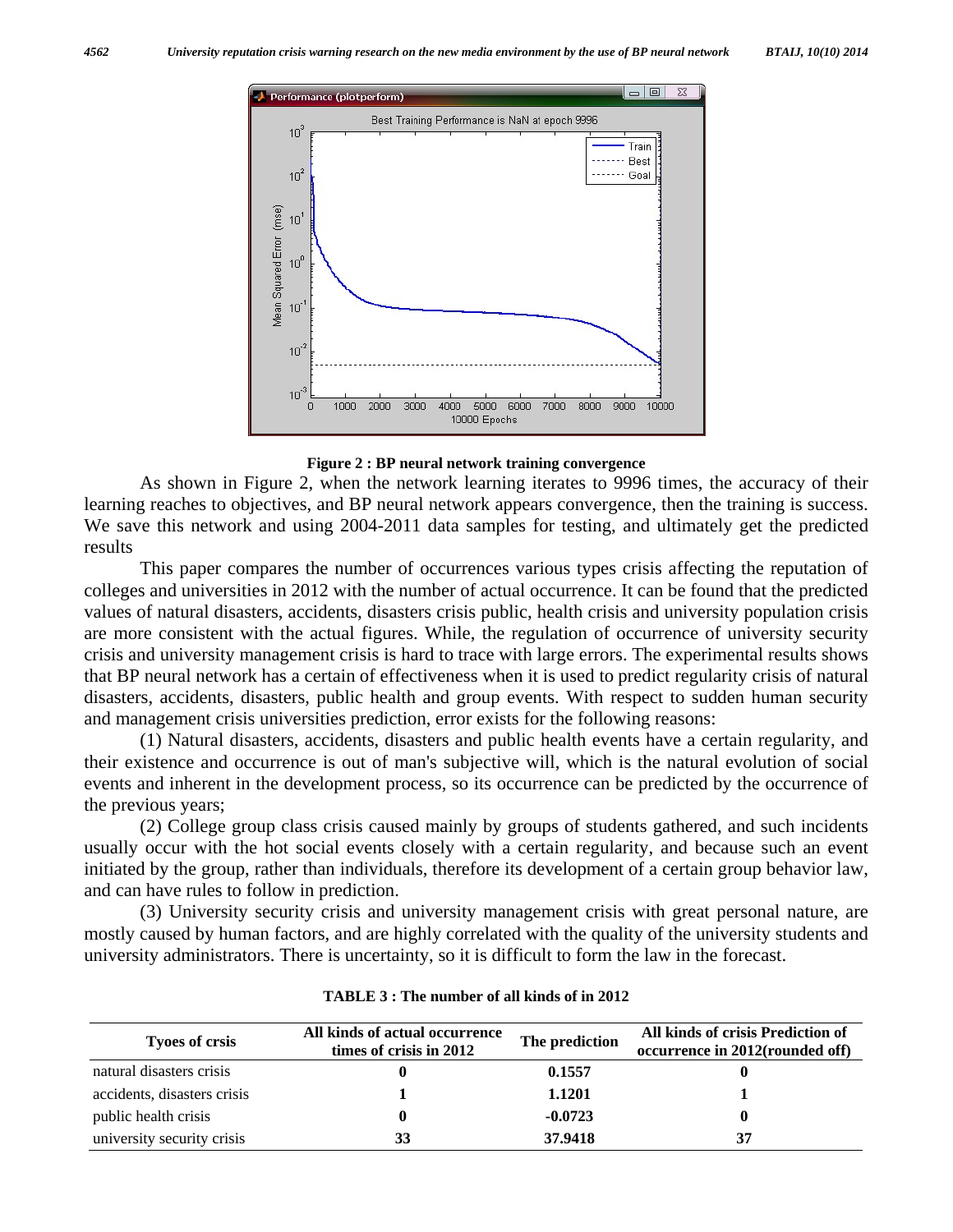| <b>BTAIJ, 10(10) 2014</b>    | Jianhong Miao et al. | 4563 |  |  |
|------------------------------|----------------------|------|--|--|
| university population crisis | 1.1220               |      |  |  |
| university management crisis | .1198                |      |  |  |

#### **CONCLUSIONS**

 This paper analyzes on the basis of colleges and universities' reputation crisis theory, takes the number of crisis occurred in 2004-2012 in one university in Nanjing as the sample, using BP neural network to predict crises. The results shows that the designed BP neural network has some ability to adapt to the crisis early warning mechanism of reputation of colleges and universities. Specific conclusions are as follows:

 (1) This article's early warning systems has Prediction of high efficiency for natural disasters, accidents, disasters crisis public, health crisis and university population crisis, and is an effective forecasting method, while for university security crisis and university management crisis, these two is more biased subjective will of man-made crisis with relatively low accuracy in forecast.

 (2) This differences arises because some crisis is inevitable. For example, facing such crisis as natural disasters, the major prepared work of colleges and universities is to deal promptly and effectively treated, improve the follow-up public relations, thereby improve the reputation of universities; and some crisis can be effectively controlled through a comprehensive and effective preventive measures and management mechanisms, such as accidents, disasters crisis public, health crisis and university population crisis. The university should do regular inspections of facilities, establish a sound and reasonable rules and regulations to improve the safety management awareness, make clear lines of responsibility, which means responsibility refers to one people, so there is no opportunity to develop a crisis; while for university security crisis and university management crisis, colleges and universities should pay attention to personal qualities when selecting appraisal management personnel, do good job in students work, establish and improve psychological counseling agencies and enhance students' psychological counseling, and provide places and methods for students psychological counseling to improve students' resiliency and self-regulation.

 It is thus clear that with the development of computer networks and the socio-economy and politics, colleges and universities, as an integral part of social organization gathering crowd, has a lot of potential pitfalls crisis. It is especially important to know how to effectively predict and control potential crises. Based on the literature study, this paper mixtures BP neural network into crisis early warning systems in an innovative way, and through data mining, mobile Internet and other technical means to predict future probability of occurrence of colleges and universities crisis, then colleges and universities can guard in advance, and make the appropriate management measures. This paper predicted the number of crisis occurred in one university in Nanjing annual. On the basis of this, the follow-up study will do a monthly statistical crisis, and make timely dynamic forecast, identify a variety of potential or actual the risk factors among the student group, and then get early warning information, evaluate the extent of the crisis, finally determine whether to issue an alert. In addition, we will also be combined with other procedures for crisis management, establish a comprehensive crisis management system as the direction of the university crisis management standard, to reduce the frequency of crises from the university in general, finally to build a harmonious, safe, beautiful campus environment.

### **ACKNOWLEDGEMENT**

 We want to express our gratitude to visiting professor, PhD Feng Junwen, for being most helpful with this paper, besides we want to thank for MITT to helping for the distribution and collection of this survey data. And this work is supported by the Natural Science Foundation of China (No.71071003).

### **REFERENCES**